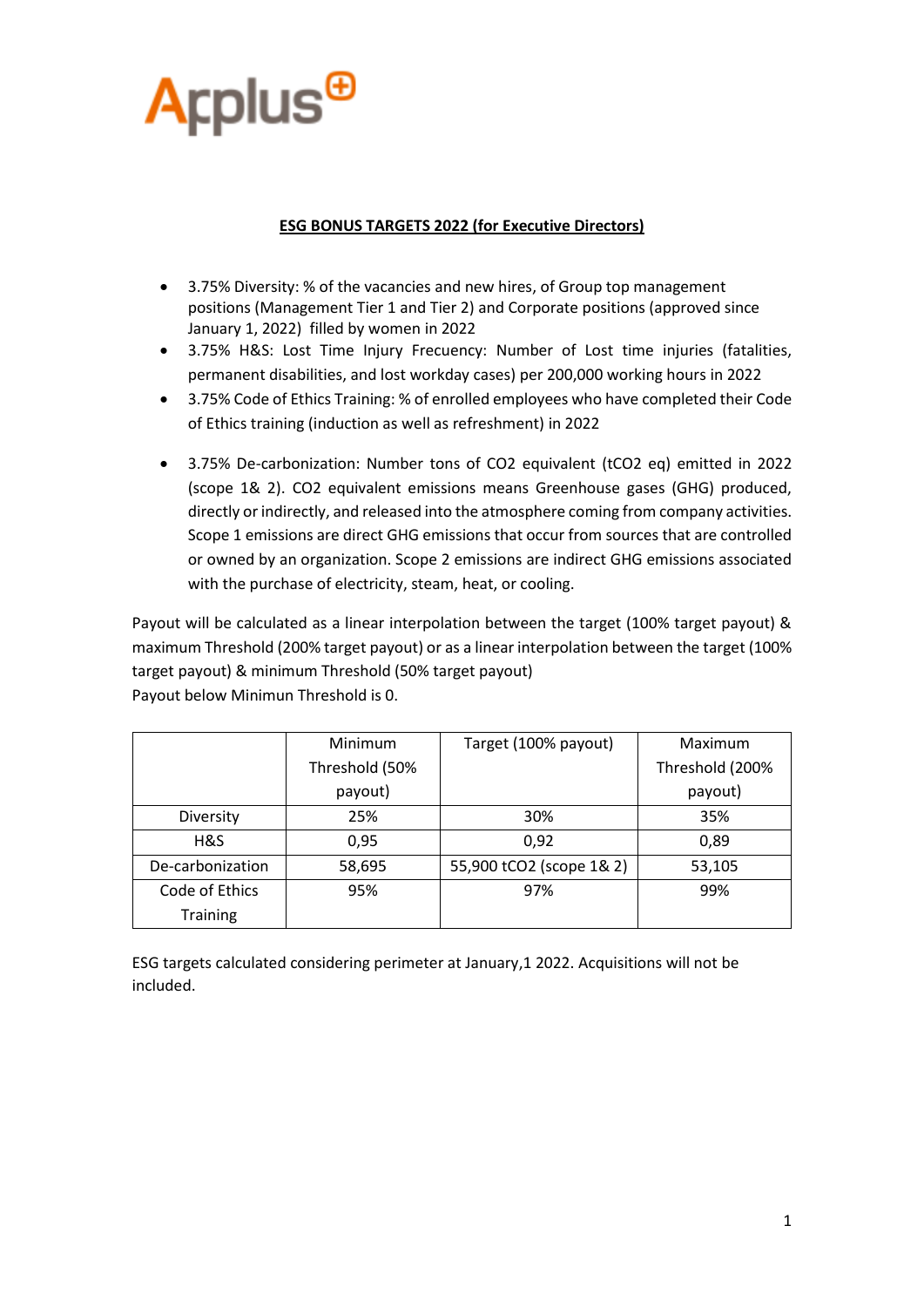

# **LONG TERM INCENTIVE TARGETS 2022-2024 (for Executive Directors)**

### **EPS TARGET:**

EPS (Earnings per share) target is the accumulated EPS value within 2022, 2023 and 2024.

- EPS = 2.374 EUR/share (vesting 50%) Minimun Threshold
- EPS = 2.417 EUR/share (vesting 100%) Target
- EPS = 2.503 EUR/share (vesting 200%) Maximum Threshold

LTI target payout will be calculated as a linear interpolation between the target (100% LTI target payout) & maximum Threshold (200% LTI target payout) or as a linear interpolation between the target (100% LTI target payout) & minimum Threshold (50% LTI target payout) LTI target payout below Minimun Threshold is 0

### **ROCE TARGET:**

ROCE (Return on Capital Employed) target is the ROCE value in 2024

ROCE = (Adjusted Operating Profit – Taxes)/(Total Capital Employed – Leases)

Adjusted Operating Profit includes the pro-forma P&L of acquisitions.

- ROCE = 11.75% (vesting 50%) Minimun Threshold
- ROCE = 12% (vesting 100%) Target
- ROCE = 12.25% (vesting 200%) Maximum Threshold

LTI target payout will be calculated as a linear interpolation between the target (100% LTI target payout) & maximum Threshold (200% LTI target payout) or as a linear interpolation between the target (100% LTI target payout) & minimum Threshold (50% LTI target payout) LTI target payout below Minimun Threshold is 0

#### **ESG TARGETS:**

- 2,5 % Diversity: % of the vacancies and new hires, of Group top management positions (Management Tier 1 and Tier 2) and Corporate positions filled by women in 2024
- 2,5 % H&S: Lost Time Injury Frequency: Number of Lost time injuries (fatalities, permanent disabilities, and lost workday cases) per 200,000 working hours in 2024
- 2,5 % Code of Ethics Training: % of enrolled employees who have completed their Code of Ethics training (induction as well as refreshment) in 2024